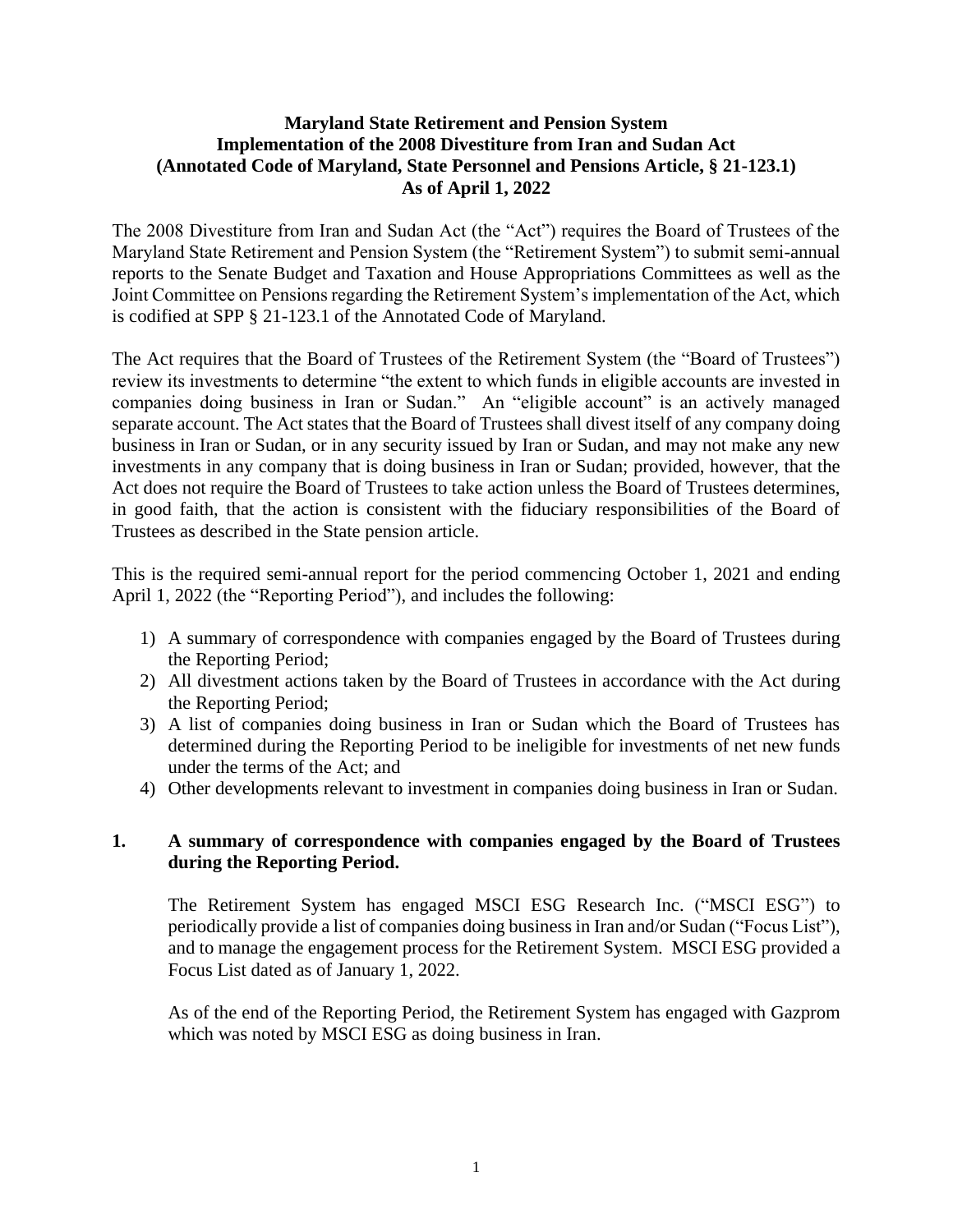# **2. All divestment actions taken by the Board of Trustees during the Reporting Period.**

During the Reporting Period, the Board of Trustees added the following companies to the list of restricted companies.

Gazprom PAO Gaz Capital S.A. Gazprom Capital OOO Gaz Finance PLC Gazprom Gazoraspredeleniye Server AO

### **3. Companies doing business in Iran or Sudan, which the Board of Trustees has determined during the Reporting Period to be ineligible for investments of net new funds under the terms of the Act.**

At its meeting on February 15, 2022, the Board of Trustees determined that the following 36 companies are not eligible for investment and directed that managers of eligible accounts be notified of the restriction.

| <b>OPERATING IN</b>  |                                            | <b>BUSINESS</b><br><b>ACTIVITY</b> as<br>defined in SPP 21- |                               |
|----------------------|--------------------------------------------|-------------------------------------------------------------|-------------------------------|
| <b>SUDAN OR IRAN</b> | <b>COMPANY_NAME</b>                        | 123.1                                                       | <b>COUNTRY</b>                |
| Sudan                | <b>Bharat Heavy Electricals</b><br>Limited | Oil related                                                 | India                         |
| Iran and Sudan       | China National Petroleum<br>Corporation    | Oil related                                                 | China                         |
| Iran and Sudan       | China Petrochemical<br>Corporation         | Oil related                                                 | China                         |
| Iran                 | CNOOC Curtis Funding No.<br>1 PTY LTD      | Oil related                                                 | Australia                     |
| Iran, Sudan          | <b>CNPC Global Capital</b><br>Limited      | Oil related                                                 | China                         |
| Iran and Sudan       | CNPC (HK) Overseas<br>Capital Ltd          | Oil related                                                 | <b>British Virgin Islands</b> |
| Iran and Sudan       | <b>CNPC</b> General Capital<br>Limited     | Oil related                                                 | <b>British Virgin Islands</b> |
| Sudan                | El Sewedy Electric<br>Company              | Oil related                                                 | Egypt                         |
| Sudan                | <b>Energy House Holding</b><br>Company     | Oil related                                                 | Kuwait                        |
| Iran                 | Gaz Capital S.A.                           | Oil related                                                 | Luxembourg                    |
| Iran                 | <b>Gaz Finance PLC</b>                     | Oil related                                                 | <b>United Kingdom</b>         |
| Iran                 | Gazprom Capital OOO                        | Oil related                                                 | Russia                        |
| Iran                 | Gazprom PAO                                | Oil related                                                 | Russia                        |
| Iran                 | Gazprom<br>Gazoraspredeleniye Server<br>AO | <b>Oil Related</b>                                          | Russia                        |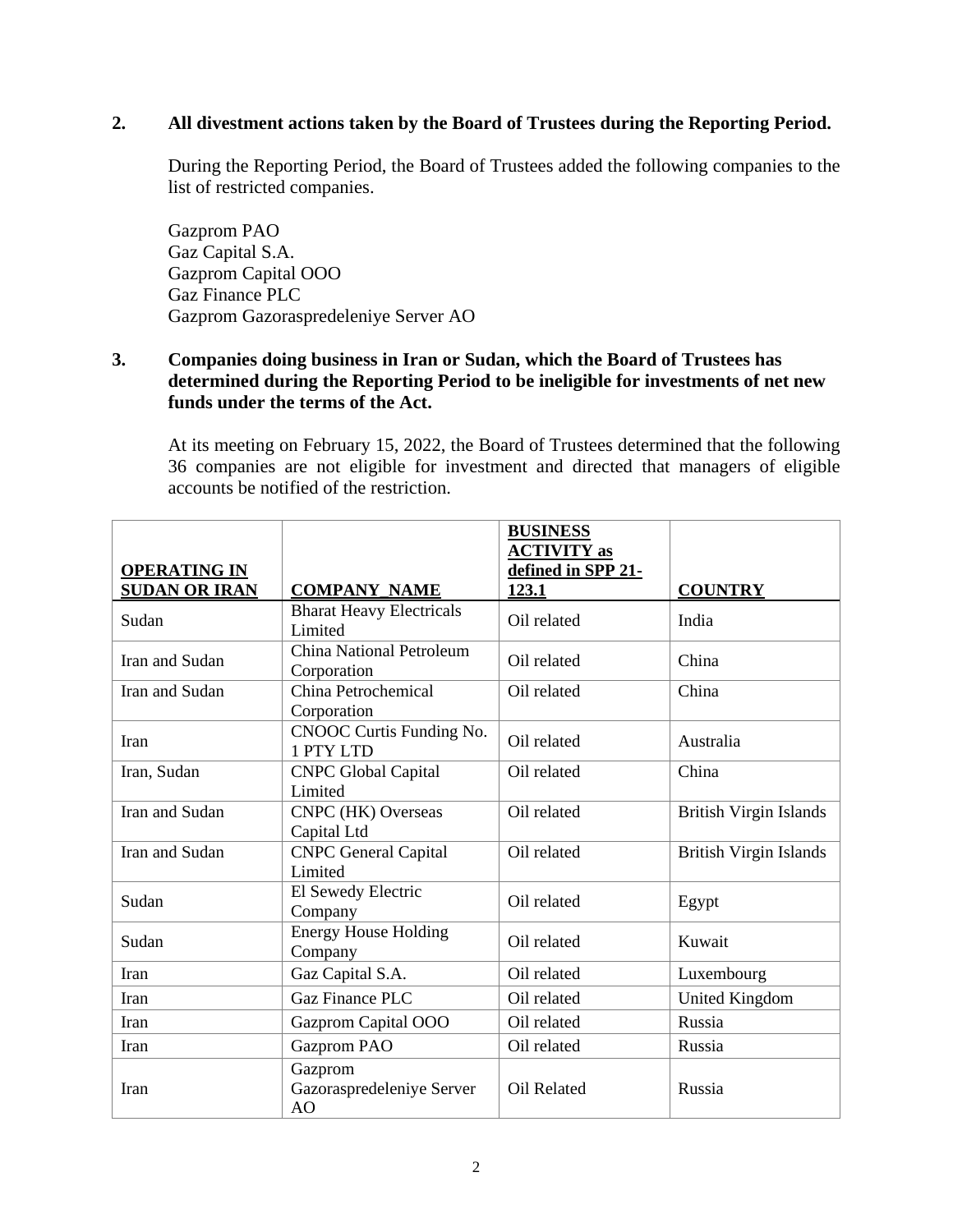| <b>OPERATING IN</b>  |                                                         | <b>BUSINESS</b><br><b>ACTIVITY as</b><br>defined in SPP 21- |                               |
|----------------------|---------------------------------------------------------|-------------------------------------------------------------|-------------------------------|
| <b>SUDAN OR IRAN</b> | <b>COMPANY_NAME</b>                                     | 123.1                                                       | <b>COUNTRY</b>                |
| Sudan                | Harbin Power Equipment<br>Company Limited               | Oil related                                                 | China                         |
| Sudan                | Kontrolmatik Teknoloji                                  | Power production                                            | Turkey                        |
| Sudan                | <b>Kuwait Finance House</b>                             | Oil related                                                 | Kuwait                        |
| Sudan                | Managem S.A.                                            | Mineral extraction<br>activities                            | Morocco                       |
| Sudan                | Oil and Natural Gas<br><b>Corporation Limited</b>       | Oil related                                                 | India                         |
| Sudan                | Oil India International PTE.<br><b>LTD</b>              | Oil related                                                 | Singapore                     |
| Sudan                | Oil India Limited                                       | Oil related                                                 | India                         |
| Sudan                | <b>ONGC Videsh Limited</b>                              | Oil related                                                 | India                         |
| Sudan                | Orca Gold Incorporated                                  | Mineral extraction<br>activities                            | Canada                        |
| Sudan                | <b>Petroliam Nasional Berhad</b>                        | Oil related                                                 | Malaysia                      |
| Sudan                | Petronas Capital Limited                                | Oil related                                                 | Malaysia                      |
| Sudan                | Schneider Electric S.A.                                 | Power production<br>activities                              | France                        |
| Sudan                | Siemens Aktiengesellschaft                              | Power production                                            | Germany                       |
| Sudan                | <b>Siemens Energy</b>                                   | Power production                                            | Germany                       |
| Sudan                | <b>Siemens</b><br>Financieringsmaatschappij<br>N.V.     | Power production                                            | Netherlands                   |
| Iran and Sudan       | Sinopec Group Overseas<br>Development (2012)<br>Limited | Oil related                                                 | <b>British Virgin Islands</b> |
| Iran and Sudan       | Sinopec Group Overseas<br>Development (2013)<br>Limited | Oil related                                                 | <b>British Virgin Islands</b> |
| Iran and Sudan       | Sinopec Group Overseas<br>Development (2014)<br>Limited | Oil related                                                 | <b>British Virgin Islands</b> |
| Iran and Sudan       | Sinopec Group Overseas<br>Development (2015)<br>Limited | Oil related                                                 | <b>British Virgin Islands</b> |
| Iran and Sudan       | Sinopec Group Overseas<br>Development (2016)<br>Limited | Oil related                                                 | <b>British Virgin Islands</b> |
| Iran and Sudan       | Sinopec Group Overseas<br>Development (2017)<br>Limited | Oil related                                                 | <b>British Virgin Islands</b> |
| Iran and Sudan       | Sinopec Group Overseas<br>Development (2018)<br>Limited | Oil related                                                 | <b>British Virgin Islands</b> |